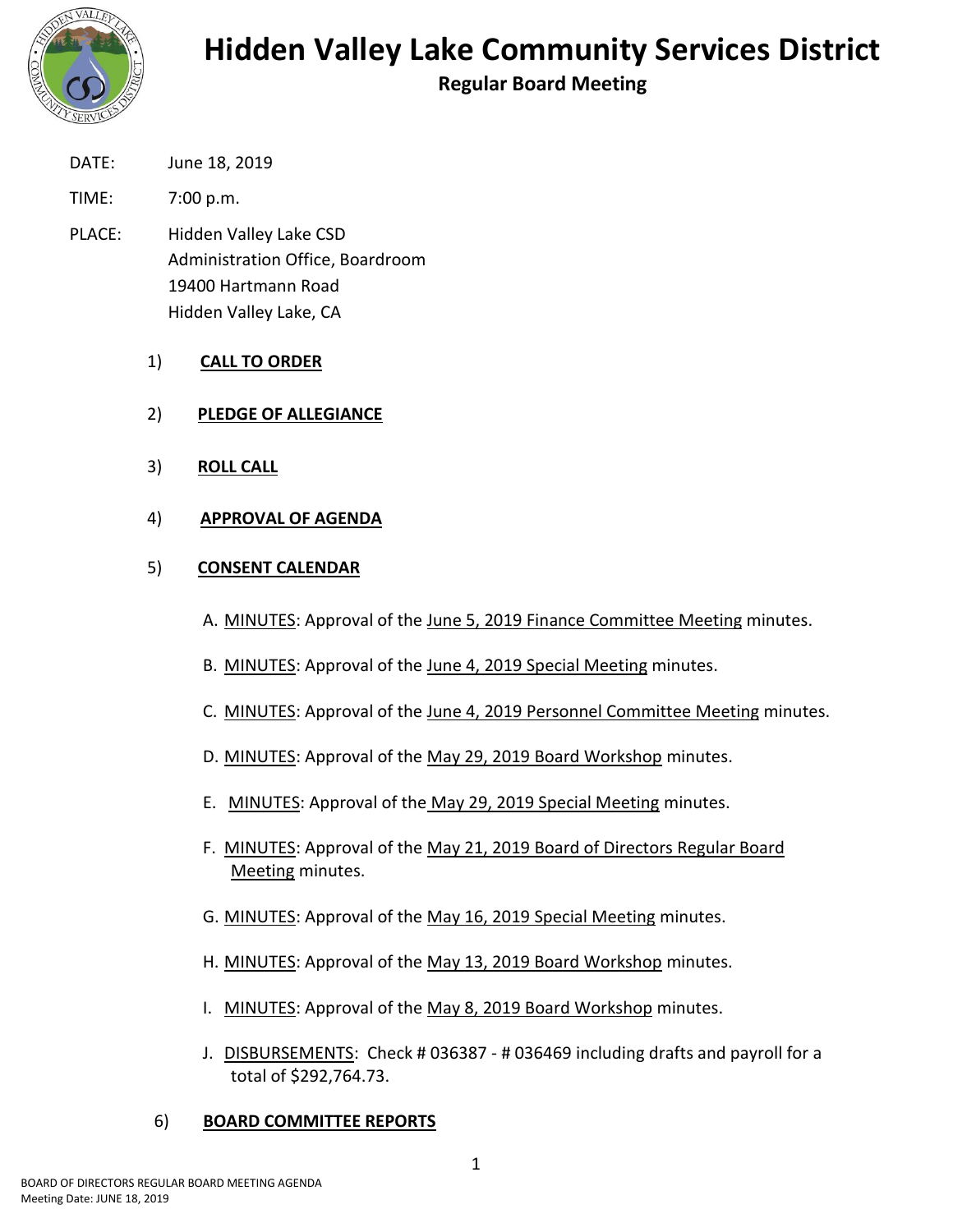(for information only, no action anticipated)

Personnel Committee Finance Committee Safety and Security Committee Lake Water Use Agreement-Ad Hoc Committee Valley Oaks Project Committee

# 7) **STAFF REPORTS**

(for information only, no action anticipated)

Financial Report Administration/Customer Service Report ACWA State Legislative Committee Field Operations Report General Manager's Report (Hand Carry)

- 8) **DISCUSSION AND POSSIBLE ACTION:** Discuss the Board cost sharing for their medical benefits at a rate not to exceed 5% per Director and/or Director and family member(s).
- 9) **DISCUSSION AND POSSIBLE ACTION (SP Goal #2a):** Adoption of FY 2019-2020 Budget and Investment Policy

A) Public hearing to receive comment on proposed FY 2019-2020 Budget B) Approve Resolution 2019-04–FY 2019-2020 Budget C) Approve Resolution 2019-05–Investment Policy for FY 2019-2020

- 10) **DISCUSSION AND POSSIBLE ACTION (SP Goal #1c):** Authorize the General Manager to sign the Local Match Commitment and Maintenance Letter for the Generator Project Sub-application.
- 11) **DISCUSSION AND POSSIBLE ACTION (SP Goal #1c):** Discuss contingency plan for power outages; potential issues and solutions.
- 12) **DISCUSSION AND POSSIBLE ACTION (SP Goal #4b):** Discuss Board Nomination for ACWA available seats. Approve Resolution No. 2019-06 A Resolution of The Board of Directors of The Hidden Valley Lake Community Services District Placing in Support of the Nomination of (Name) to the Association of California Water Agencies Committee

## 13) **PUBLIC COMMENT**

## 14) **BOARD MEMBER COMMENT**